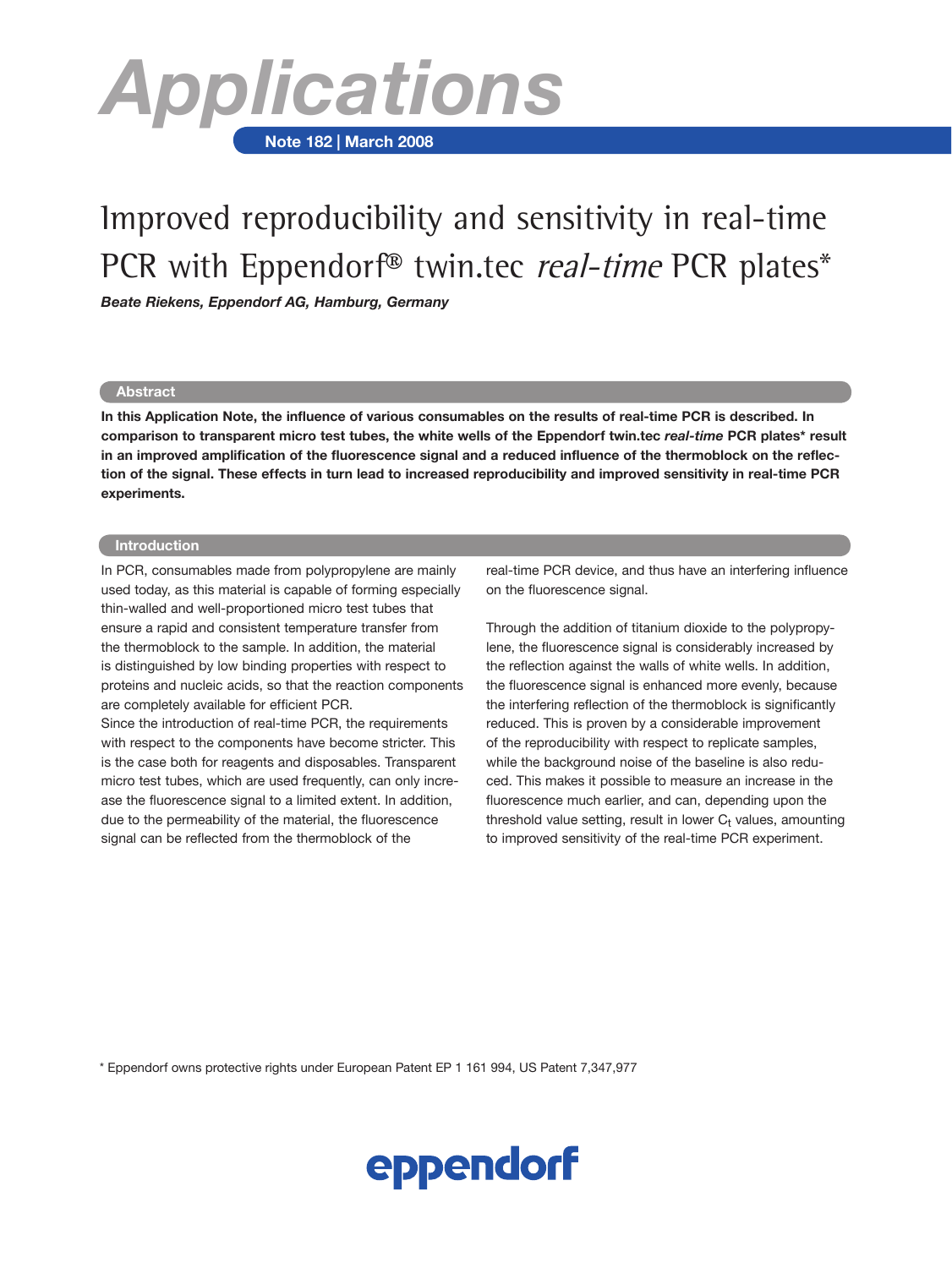# **Application Note 182 | page 2**

#### **Materials and Methods**

The following plates were evaluated within a comparative experiment:

Eppendorf twin.tec PCR plate\* with clear wells Eppendorf twin.tec PCR plate\* with frosted wells Eppendorf twin.tec *real-time* PCR plate\* with white wells Competitor plate A with white wells Competitor plate B with white wells

For the comparison of the various plates, all preparations were pipetted with the same automated pipetting station ep*Motion*® 5070, and were processed with the same realtime PCR system Mastercycler® ep *realplex4* S. The following PCR system was used in a SYBR Green application:

PCR target: 108 bp, fragment from lambda DNA Forward primer (600 nM): cgcacaggaactgaagaatg, Reverse primer (300 nM): ccgtcgagaatactggcaat, Template: lambda DNA (Roche)

A tenfold dilution series of the lambda DNA was manually created for a range of  $100 - 1x10<sup>7</sup>$  copies for each reaction preparation. In order to exclude the influence of potential pipetting inaccuracies, all additional components were added to the various DNA concentrations.

These mini-master mixes were pipetted into the respective wells of a plate in 6 replicates of 20 µl each with the help of the Eppendorf ep*Motion* 5070. The plates were then heatsealed with Eppendorf Heat Sealing Film in order to prevent evaporation. Following this, the plates were centrifuged for 1 min at 500 x g and real-time PCR was carried out with the following program: 95°C 2 min

$$
\begin{array}{c}\n 95^{\circ}C \quad 10s \\
\hline\n 60^{\circ}C \quad 30s\n \end{array}\n \bigg\} 40x
$$

### **Results and Discussion**

In comparison to a plate with frosted wells (semi-transparent), the absolute fluorescence signals in the twin.tec *real-tim*e PCR plates\* are strengthened more than tenfold due to the reflective properties of titanium dioxide (Fig. 1a). Equally good signal improvements could also be observed in comparison to clear wells (data not shown). In addition to the considerably stronger signals, the enlarged amplification plots (Fig. 1b) show that the replicates of the respective DNA concentrations are amplified much more homogeneously than in transparent wells. In these, the fluorescence is reflected not only onto the walls of the wells, but also onto the thermoblock. In addition, in the event that the reaction vessel is not evenly and completely in contact with the thermoblock, the fluorescence signal will be additionally dispersed due to the refraction index of air.



### **Figure 1: Comparison of fluorescence signals and reproducibility of replicates**

**a)** A lambda serial dilution of 100 to 1x107 copies per reaction was amplified with SYBR Green in twin.tec PCR plate\* with frosted wells (blue) and twin.tec *real-time* PCR plate\* with white wells (red). **b)** The exponential phase of 6 replicates each (1000 – 1x106 copies) are displayed in enlarged amplification plots.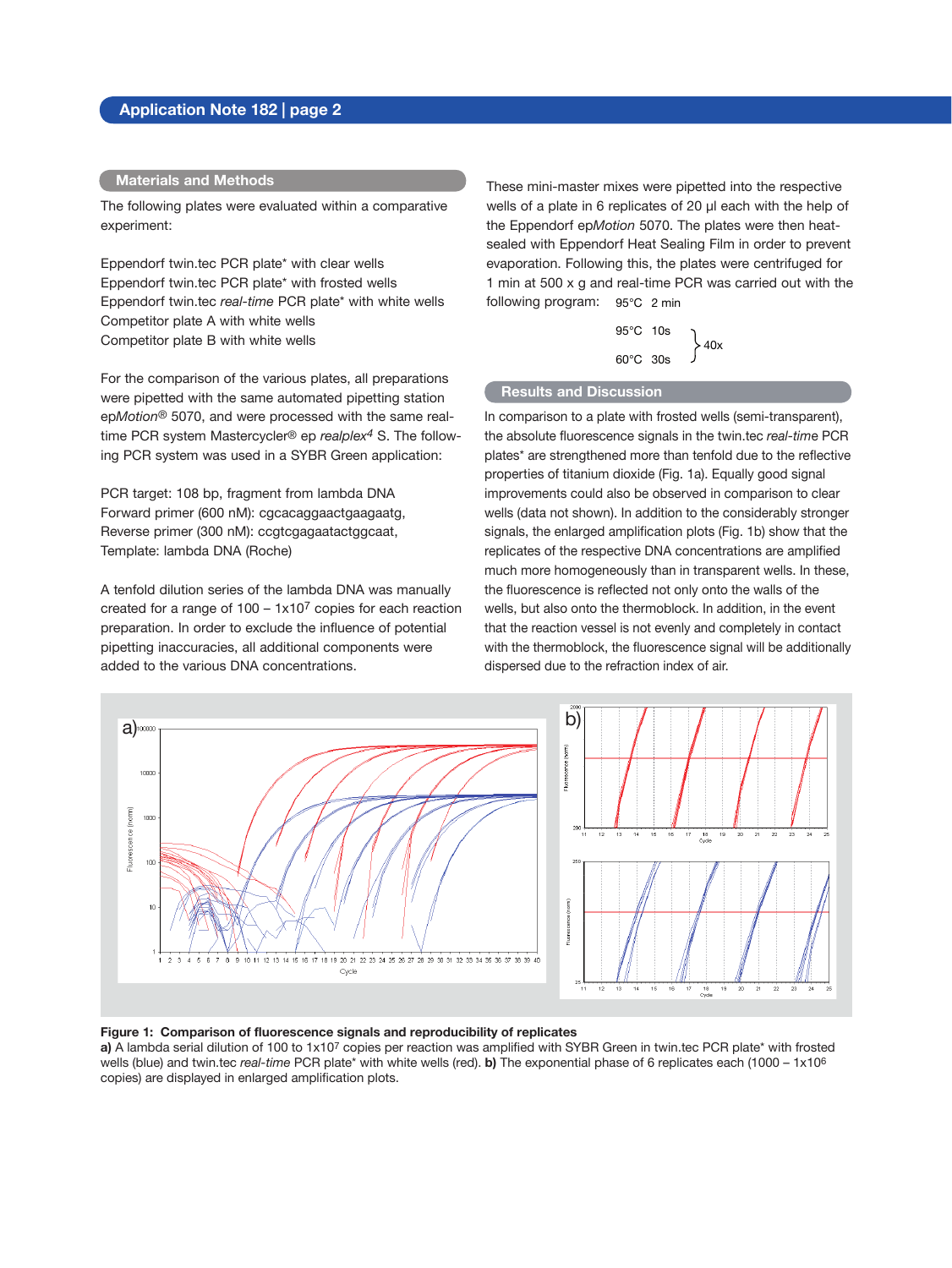## **Application Note 182 | page 3**

This influence is prevented by the white wells of the twin.tec *real-time* PCR plates\*.

For purposes of most effective comparability with various consumables, the standard deviations for each 6 replicates were averaged over several log steps and compared (Fig. 2).



**Figure 2: Mean standard deviation over a range of 4 logs** The standard deviation of 6 replicates each was calculated at 1000 to 1x106 copies per reaction at a time. The values were averaged afterwards**.**

While the transparent wells have a mean standard deviation of 0.09 and 0.1, the reproducibility of the replicates can be improved with the twin.tec *real-time* PCR plates\* to a standard deviation of less than 0.04. White plates of other manufacturers also reduced the standard deviation, down to 0.05.

The consistent enhancement of the fluorescence signal by the white polypropylene also improves the signal-to-noise ratio of the measurement, thus supporting the earlier differentiation of baseline and point of increasing fluorescence. The determination of  $C<sub>t</sub>$  values generally takes place in the exponential increase of the amplification curve. The threshold value for the determination of  $C<sub>t</sub>$  values is thus very often set to the default of ten-fold standard deviation of the baseline. This evaluation therefore requires a qualitatively good baseline with a low noise level. The comparison shown in figure 3 was carried out with the help of this threshold value setting. It was thereby shown that the plate with clear wells generated the highest  $C<sub>t</sub>$  values. These were set as equal to 1 for all examined DNA concentrations and viewed in relation to the  $C_t$  shift of all other tested plates.



#### Figure 3: C<sub>t</sub> shift improvement

 $\mathsf{C}_\mathsf{t}$  values which were obtained in twin.tec PCR plates\* with clear wells were set as equal to 1 for all examined DNA concentrations. The  $\mathsf{C}_\mathsf{t}$  shift improvement of all other plates was compared to the twin.tec PCR plates\* with clear wells.

It thereby became clear that frosted wells also offer a minor improvement of the  $C_t$  values in comparison to completely clear wells. In contrast, white wells improve the  $C<sub>t</sub>$  values for all DNA concentrations by up to 0.92. This increases the sensitivity of the assay by a factor of nearly 2, assuming an amplification efficiency of 100 %. The white plates of other manufacturers also show an improvement of the  $C<sub>t</sub>$  values in comparison to clear wells. However, the  $C_t$  shift of alternative white well plates lies at a maximum of 0.77 and 0.54, respectively.

#### **Conclusion**

The use of Eppendorf twin.tec *real-time* PCR plates\* can increase the sensitivity and the reproducibility of real-time PCR experiments. This offers the greatest advantage for real-time PCR systems with low fluorescence or with small reaction volumes, which can lead to a reduction of the signal. As a result of the improvements shown here, the use of white wells can be of advantage in the analysis of samples, especially those with low nucleic acid concentrations.

\* Eppendorf owns protective rights under European Patent EP 1 161 994, US Patent 7,347,977